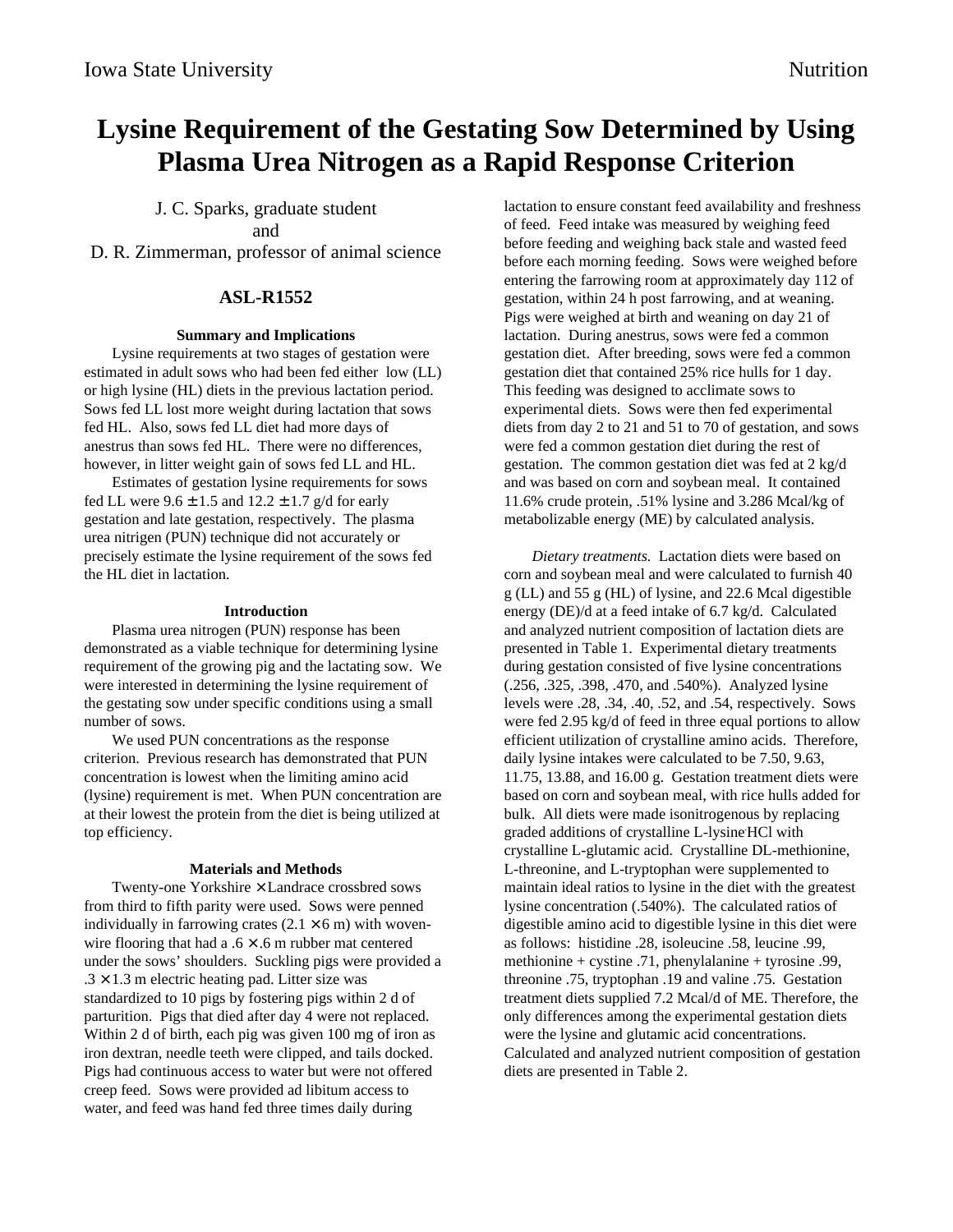*Experimental design.* A total of 21 sows were used, with 11 sows receiving LL and 10 sows receiving HL diets in lactation. Within each lactation treatment two 5×5 Latin squares were formed with five sows being fed the five gestation treatment diets during five 4-d periods. Treatments consisted of two concentrations of protein (lysine) that were fed for the 21-d lactation, and five dietary lysine intakes administered during two 20-d periods in gestation (7.50, 9.63, 11.75, 13.88, and 16.00 g/d). The extra sow was used as a replacement for a sow that became ill during gestation. Sows were randomly assigned to lactation diets from pairs based on similar parity and farrowing date. During the two experimental periods in gestation each animal received the five gestation treatments, and each treatment was fed for a 4-d period to each sow. Dietary treatments were randomly assigned so within each Latin square only one sow received each treatment during a given 4-d period. Within a given 4-d period, all dietary treatments were being fed. Gestation treatments were fed twice in the gestation period. Treatment periods started on days 2 and 51 of gestation and ended on days 21 and 70, respectively. When sows were not on treatment they were fed a common gestation diet.

| Table 1. Composition of the experimental lactation |  |  |
|----------------------------------------------------|--|--|
| diets.                                             |  |  |

|                       | <b>Lactation</b> diet |       |  |
|-----------------------|-----------------------|-------|--|
| Ingredient, %         | LL                    | HL    |  |
| Corn                  | 83.13                 | 75.44 |  |
| Soybean meal, 48%     | 13.15                 | 20.88 |  |
| Dicalcium phosphate   | 1.54                  | 1.49  |  |
| Limestone             | 1.33                  | 1.33  |  |
| Calculated analysis,  |                       |       |  |
| CP, %                 | 12.5                  | 15.7  |  |
| Lysine, %             | .60                   | .82   |  |
| Threonine, %          | .60                   | .72   |  |
| Methionine $+$        | .43                   | .52   |  |
| Tryptophan, %         | .16                   | .20   |  |
| ME, Mcal/kg           | 3.3                   | 3.3   |  |
| Calcium, %            | .90                   | .90   |  |
| Phosphorus, %         | .61                   | .62   |  |
| Nutrient Composition, |                       |       |  |
| CP, %                 | 12.8                  | 16.3  |  |
| Lysine, %             | .54                   | .77   |  |

Blood samples were obtained on days 3 and 4 of each gestation treatment period, before feeding the sows at 0700. Blood (3 to 5 ml) was collected via ear vein puncture with a 23-gauge butterfly needle and transferred to heparinized tubes. Plasma samples were separated by

centrifugation and stored at -20°C until they were analyzed. The PUN concentrations were determined colorimetrically.

| Table 2. Gestation treatment diets. |  |
|-------------------------------------|--|
|-------------------------------------|--|

|                              | Gestation diets, lysine g/d |      |      |      |                  |
|------------------------------|-----------------------------|------|------|------|------------------|
| Ingredient, %                | 7.5                         | 9.6  | 11.7 | 13.8 | 16.0             |
| Corn                         | 68.3                        | 68.3 | 68.3 | 68.3 | 68.6             |
| Rice hulls                   | 24.3                        | 24.2 | 24.3 | 24.3 | 24.3             |
| Soybean meal, 48%            | 3.21                        | 3.21 | 3.21 | 3.21 | 3.21             |
| Dicalcium phosphate          | 1.97                        | 1.97 | 1.97 | 1.97 | 1.97             |
| Limestone                    | .71                         | .71  | .71  | .71  | .71              |
| Salt                         | .40                         | .40  | .40  | .40  | .40              |
| Vitamin premix <sup>a</sup>  | .20                         | .20  | .20  | .20  | .20              |
| Trace mineral premix         | .03                         | .03  | .03  | .03  | .03              |
| Choline chloride             | .08                         | .08  | .08  | .08  | .08              |
| Selenium premix <sup>c</sup> | .05                         | .05  | .05  | .05  | .05              |
| DL-Methionine                | .15                         | .15  | .15  | .15  | .15              |
| L-Threonine                  | .07                         | .07  | .07  | .07  | .07              |
| L-Tryptophan                 | .03                         | .03  | .03  | .03  | .03              |
| L-Lysine HCl                 | $\theta$                    | .09  | .18  | .27  | .36              |
| Glutamic acid                | .58                         | .43  | .28  | .13  | $\boldsymbol{0}$ |
| Calculated analysis,         |                             |      |      |      |                  |
| Crude protein, %             | 7.9                         | 7.9  | 7.9  | 7.9  | 7.9              |
| Lysine, %                    | .26                         | .33  | .40  | .47  | .54              |
| Threonine, %                 | .40                         | .40  | .40  | .40  | .40              |
| Sulfur A. A.,%               | .39                         | .39  | .39  | .39  | .39              |
| Tryptophan, %                | .10                         | .10  | .10  | .10  | .10              |
| ME, Mcal/kg                  | 2.44                        | 2.44 | 2.44 | 2.44 | 2.44             |
| Calcium, %                   | .75                         | .75  | .75  | .75  | .75              |
| Phosphorus, %                | .60                         | .60  | .60  | .60  | .60              |
| Nutrient composition,        |                             |      |      |      |                  |
| Crude protein, %             | 8.01                        | 7.79 | 7.57 | 7.8  | 8.08             |
| Lysine, %                    | .28                         | .34  | .40  | .52  | .54              |

<sup>a</sup> Contributed the following per kilogram of diet: vitamin A,

4,400 IU; vitamin D<sub>3</sub>, 1,100 IU; vitamin E, 22 IU; vitamin B<sub>12</sub>, 0.022 mg; riboflavin, 6.6 mg; D-pantothenic acid, 18.0 mg; and niacin, 33.1 mg.

<sup>b</sup> Contributed the following in parts per million of diet: Fe, 87.5; Zn, 75; Cu, 8.8; Mn, 30; and I, 1.0;

<sup>c</sup> Contributed the following per kilogram of diet: Se 0.3 ppm.

*Statistical analyses.* Data from the lactation period were analyzed as a random complete block design